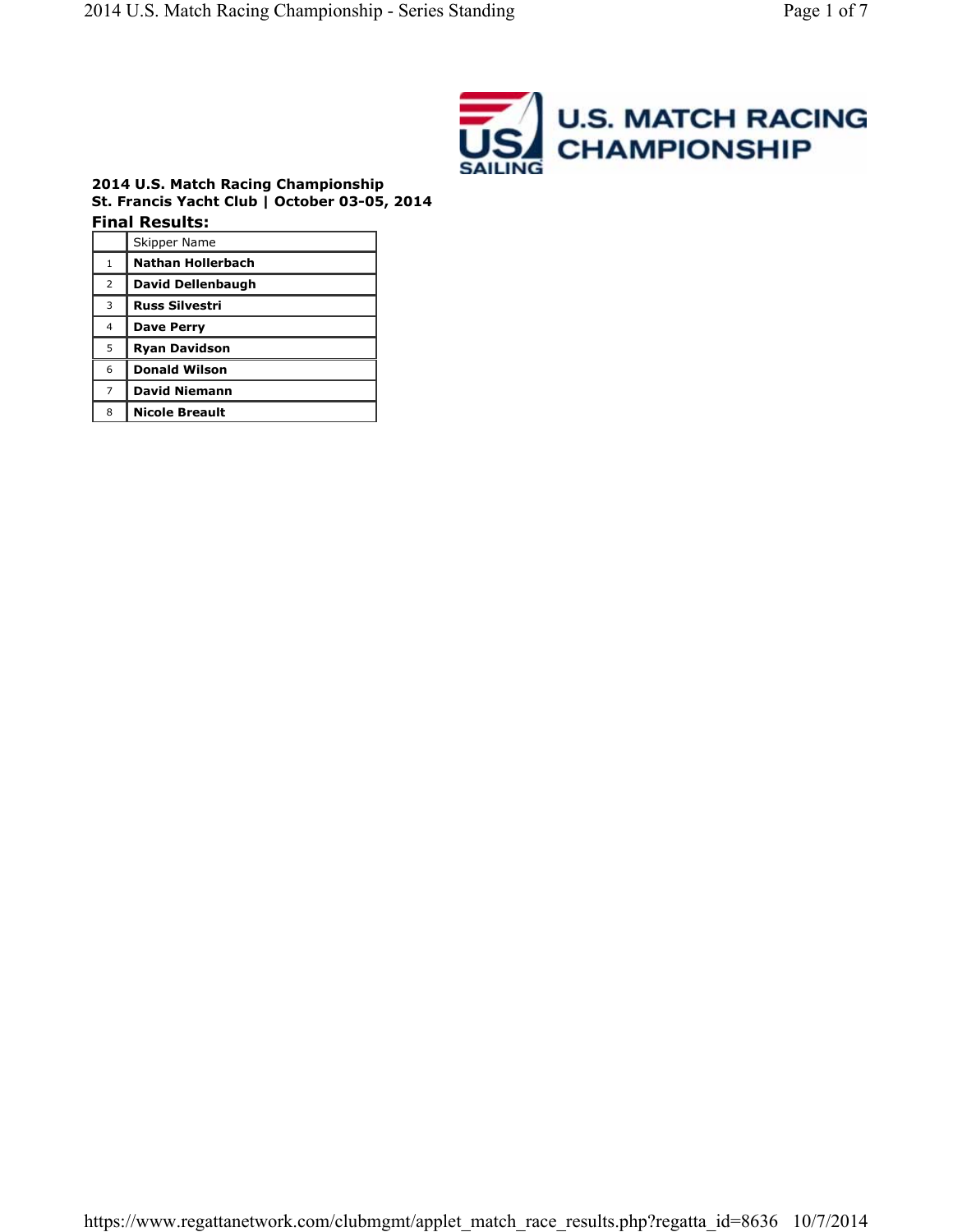# **Stage 5: Petit-Finals and Finals**

**Information is final.**

**Regatta results last updated: Sunday, October 05, 2014 6:09:57 PM CDT Finals:** 

| Finals      |  |  | 5 |   | <b>Races Total</b><br>Sailed Points | Win<br>$\frac{0}{\alpha}$ | Rank |
|-------------|--|--|---|---|-------------------------------------|---------------------------|------|
| Hollerbach  |  |  |   | 5 | -                                   | ا‰160                     |      |
| Dellenbaugh |  |  |   | 5 |                                     | ا%140                     | 2    |

### **Petit-Finals:**

| l Petit-Finals | 2 | з |  | <b>Races Total Win</b><br><b>Sailed Points</b> | %     | Rar                     |
|----------------|---|---|--|------------------------------------------------|-------|-------------------------|
| l Perrv        |   |   |  |                                                | 33%   | $\overline{\mathbf{2}}$ |
| l Silvestri    |   |   |  |                                                | 167%I |                         |

| Races  Total  <br><b>Sailed Points</b> |   | Win<br>$\frac{0}{0}$ | Rank |  |  |
|----------------------------------------|---|----------------------|------|--|--|
| з                                      |   | 33%                  | 2    |  |  |
| з                                      | 2 | 67%                  |      |  |  |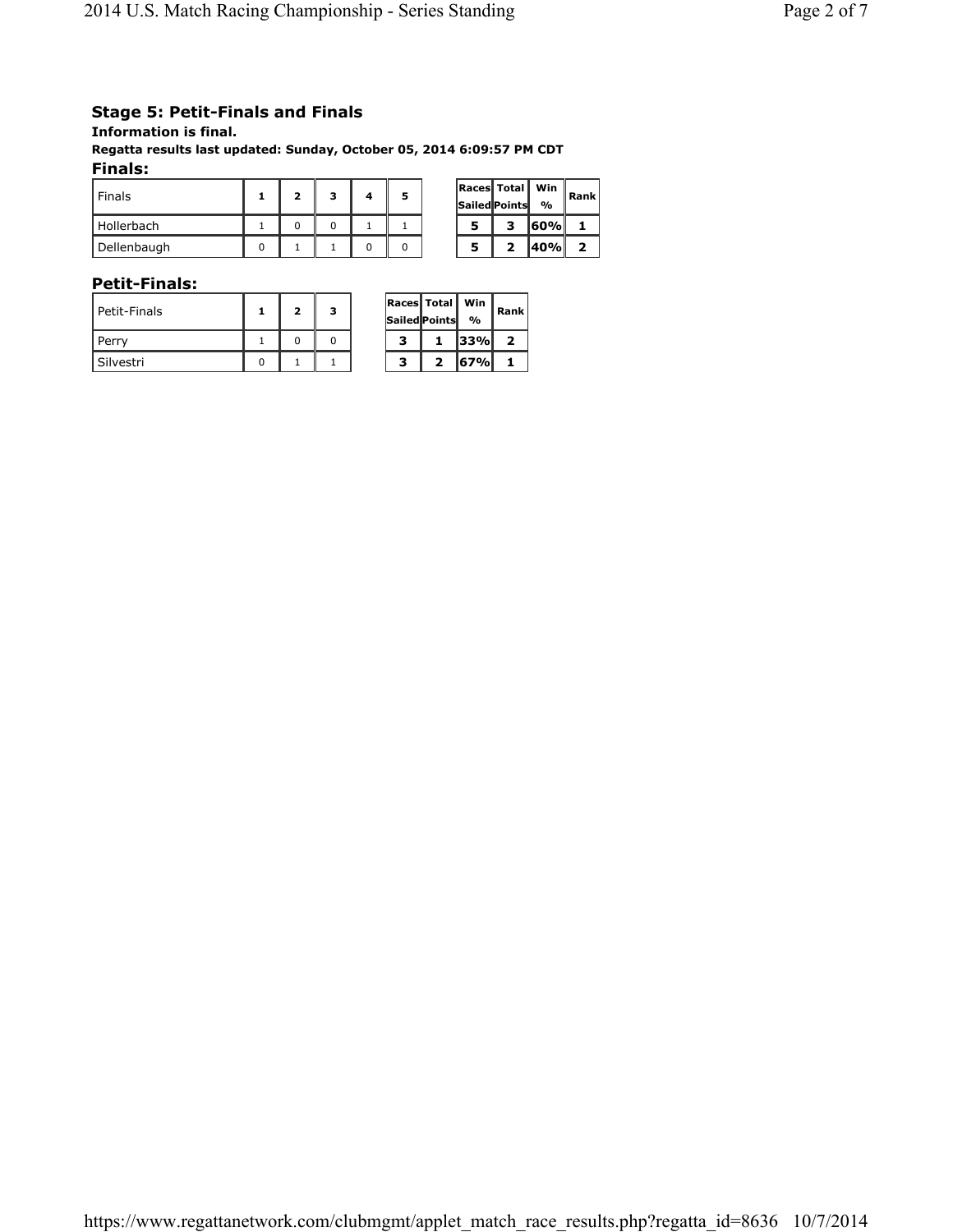**Information is final.**

### **Stage 4: Semi-Finals**

**Information is final.**

**Regatta results last updated: Sunday, October 05, 2014 3:19:19 PM CDT Semi-Finals #1:** 

| Semi-Finals #1 |  | э |  |  | <b>Races Total Win</b><br>Sailed Points | $\frac{1}{2}$ | Rar                     |
|----------------|--|---|--|--|-----------------------------------------|---------------|-------------------------|
| Silvestri      |  |   |  |  |                                         | 125%I         | $\overline{\mathbf{2}}$ |
| Hollerbach     |  |   |  |  |                                         | 75%I          |                         |

| Races Total | Sailed Points | Win<br>$\frac{0}{\alpha}$ | Rank |  |
|-------------|---------------|---------------------------|------|--|
|             |               | 25%                       | 2    |  |
|             | з             | 75%                       |      |  |

### **Semi-Finals #2:**

| Semi-Finals #2 |  | 2 |  |  | <b>Races Total Win</b><br><b>Sailed Points</b> | $\frac{1}{2}$ | Rar                     |
|----------------|--|---|--|--|------------------------------------------------|---------------|-------------------------|
| Perry          |  |   |  |  |                                                | ا%140         | $\overline{\mathbf{2}}$ |
| Dellenbaugh    |  |   |  |  |                                                | 60%           |                         |

| Races   Total   <br>Sailed Points |   | Win<br>% | Rank l |  |  |
|-----------------------------------|---|----------|--------|--|--|
| 5                                 | 2 | 40%      | 2      |  |  |
| 5                                 | з | 60%      |        |  |  |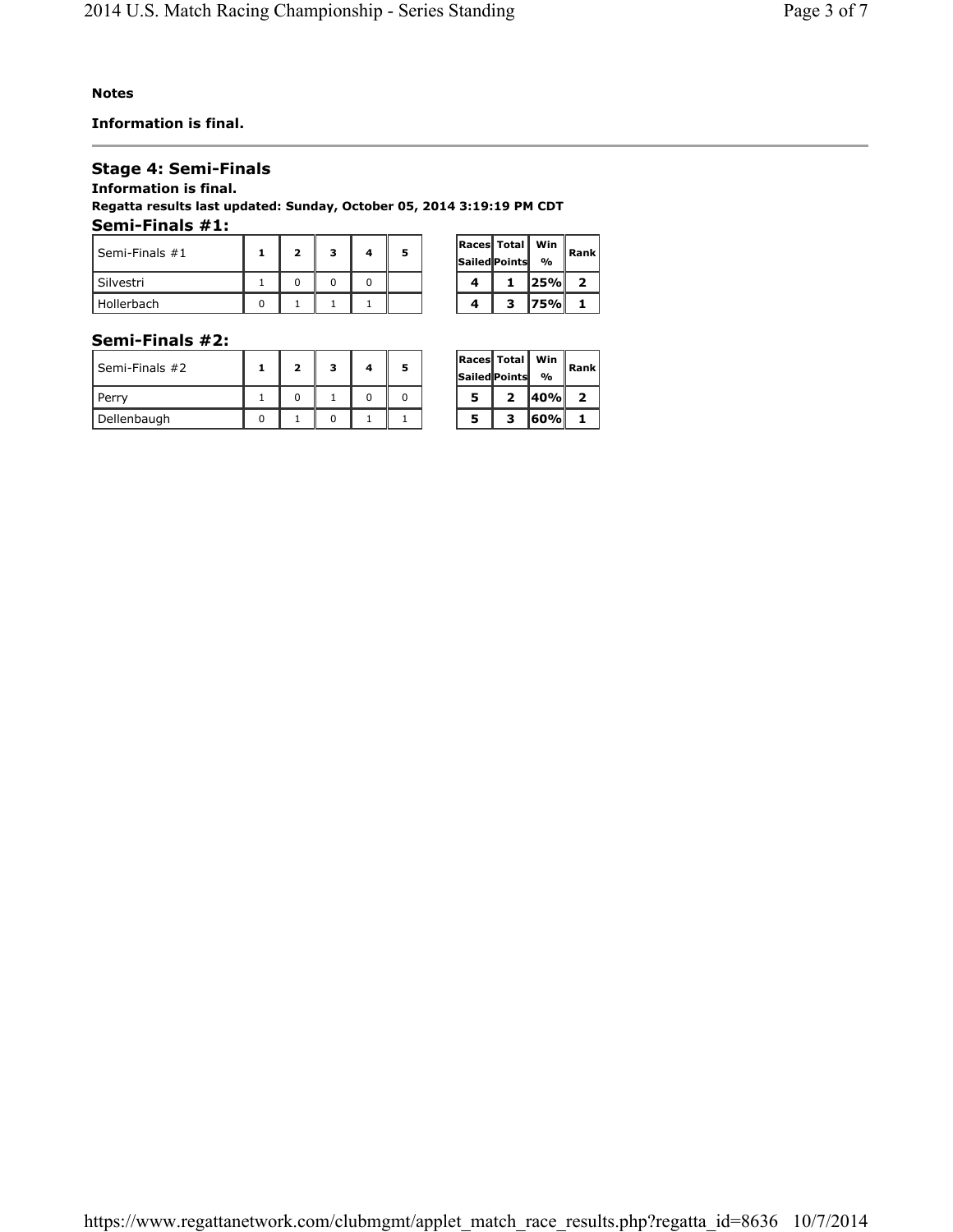**Information is final.**

# **Stage 2: 5th through 8th Consolation Knock-out**

**Information is final.**

**Regatta results last updated: Sunday, October 05, 2014 2:03:20 PM CDT 5th vs 6th Knock-out:** 

| 5th vs 6th Knock-out |  | з |  | Races   Total   Win<br><b>Sailed Points</b> | $\frac{1}{2}$ | Rank |
|----------------------|--|---|--|---------------------------------------------|---------------|------|
| Wilson               |  |   |  |                                             | <b>33%</b>    |      |
| Davidson             |  |   |  |                                             | <b>167%</b>   |      |

### **7th vs 8th Knock-out:**

| l 7th vs 8th Knock-out | $\overline{\mathbf{2}}$ | з | <b>Races Total</b><br><b>Sailed Points</b> | lWin %l Rar |    |
|------------------------|-------------------------|---|--------------------------------------------|-------------|----|
| Niemann                |                         |   |                                            | 100%        | -1 |
| Breault                |                         |   |                                            | $0\%$       | ,  |

|   | <b>Races Total</b><br>Sailed Points | Win % Rank |   |  |
|---|-------------------------------------|------------|---|--|
| 2 |                                     | 100%       |   |  |
| ↗ |                                     | 0%         | 7 |  |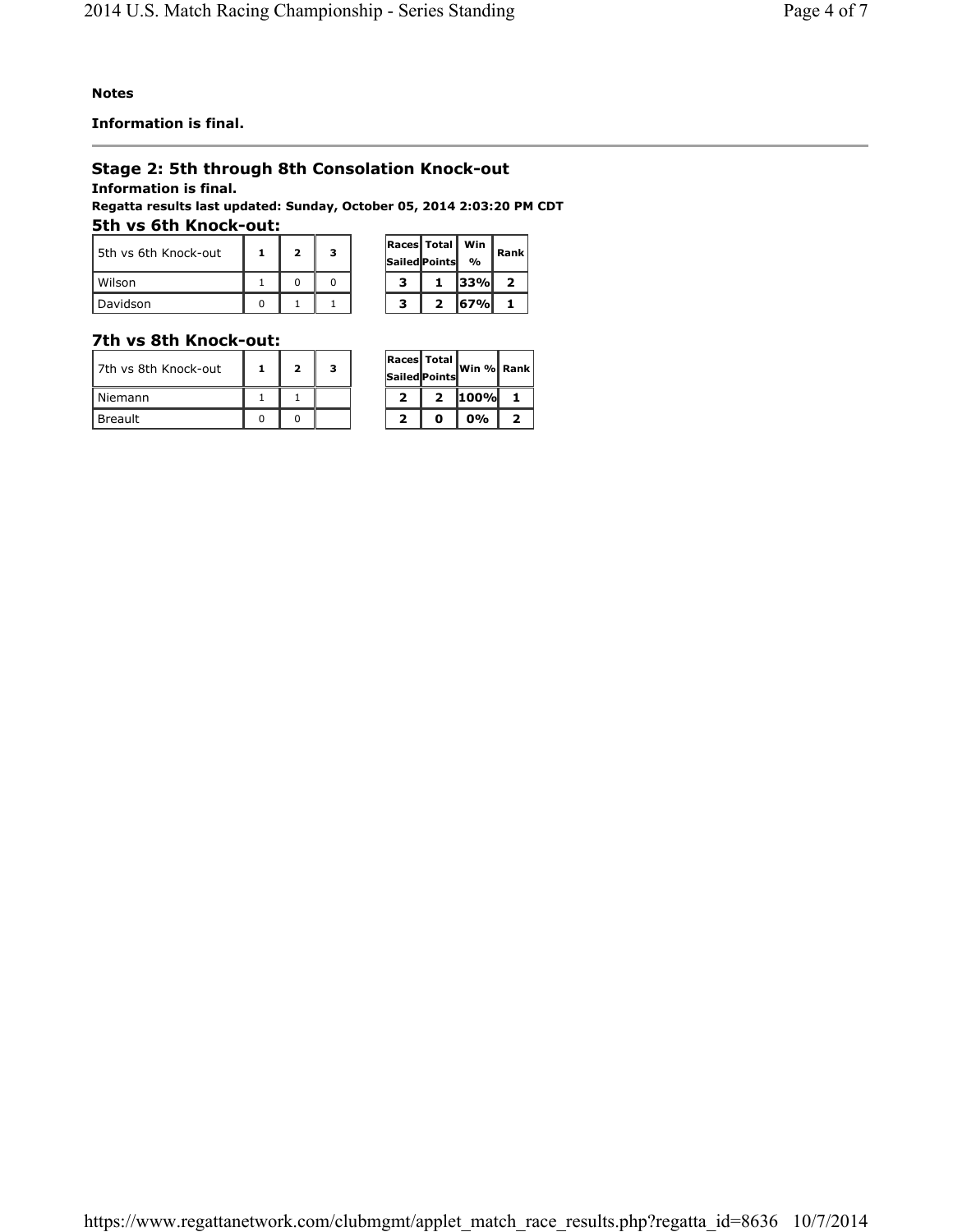**Information is final.**

# **Stage 1b: Double Round Robin #2**

**Information is final.**

**Regatta results last updated: Saturday, October 04, 2014 8:35:52 PM CDT**

|  |  |  | $ {\tt Races}$ Total $ {\tt Win} $<br>Sailed Points % | Rank |
|--|--|--|-------------------------------------------------------|------|
|  |  |  |                                                       |      |
|  |  |  |                                                       |      |

# **Round Robin #2:**

| Round Robin #2  | $\mathbf{1}$ | $\overline{2}$ | 3            | 4            | 5            | 6            | 7            | 8            |    | <b>Races</b> Total<br><b>Sailed Points</b> | <b>Win</b><br>$\frac{1}{2}$ | Rank           | Tie<br>Break |
|-----------------|--------------|----------------|--------------|--------------|--------------|--------------|--------------|--------------|----|--------------------------------------------|-----------------------------|----------------|--------------|
| [1] Niemann     |              | $\Omega$       | 0            | $\Omega$     | $\Omega$     | $\mathbf 0$  | $\Omega$     | $\Omega$     | 14 | $\mathbf{0}$                               | 0%                          | 8              |              |
| [2] Perry       | 1            |                | $\Omega$     | 1            | 1            | 1            | $\Omega$     | $\Omega$     | 14 | 9                                          | 64%                         | $\overline{2}$ |              |
| [3] Wilson      | $\mathbf{1}$ | 1              |              | 0            | $\mathbf{1}$ | $\mathbf{1}$ | $\Omega$     | $\mathbf{1}$ | 14 | $\overline{\phantom{a}}$                   | 50%                         | 5              | C11.1<br>(a) |
| [4] Silvestri   | $\mathbf{1}$ | $\Omega$       | 1            |              | $\mathbf{1}$ | $\mathbf 0$  | $\mathbf{1}$ | $\mathbf{1}$ | 14 | 8                                          | <b>57%</b>                  | 3              | C11.1<br>(a) |
| [5] Breault     | 1            | $\Omega$       | 0            | 0            |              | 1            | $\mathbf 0$  | 1            | 14 | 6                                          | 43%                         | 7              |              |
| [6] Hollerbach  | $\mathbf{1}$ | $\Omega$       | $\Omega$     | $\mathbf{1}$ | $\mathbf 0$  |              | 1            | $\mathbf{1}$ | 14 | 11                                         | 79%                         | 1              |              |
| [7] Dellenbaugh | $\mathbf{1}$ | $\mathbf{1}$   | $\mathbf{1}$ | $\Omega$     | $\mathbf{1}$ | $\Omega$     |              | $\mathbf{1}$ | 14 | 8                                          | 57%                         | 4              | C11.1<br>(a) |
| [8] Davidson    | $\mathbf{1}$ | $\mathbf{1}$   | $\Omega$     | $\Omega$     | $\Omega$     | $\Omega$     | $\Omega$     |              | 14 | 7                                          | 50%                         | 6              | C11.1<br>(a) |

| Races   Total | Sailed Points | Win<br>% | Rank                    | <b>Tie</b><br>Break |
|---------------|---------------|----------|-------------------------|---------------------|
| 14            | 0             | 0%       | 8                       |                     |
| 14            | 9             | 64%      | $\overline{\mathbf{2}}$ |                     |
| 14            | 7             | 50%      | 5                       | C11.1<br>(a)        |
| 14            | 8             | 57%      | з                       | C11.1<br>(a)        |
| 14            | 6             | 43%      | $\overline{\mathbf{z}}$ |                     |
| 14            | 11            | 79%      | 1                       |                     |
| 14            | 8             | 57%      | 4                       | C11.1<br>(a)        |
| 14            | 7             | 50%      | 6                       | C11.1<br>(a)        |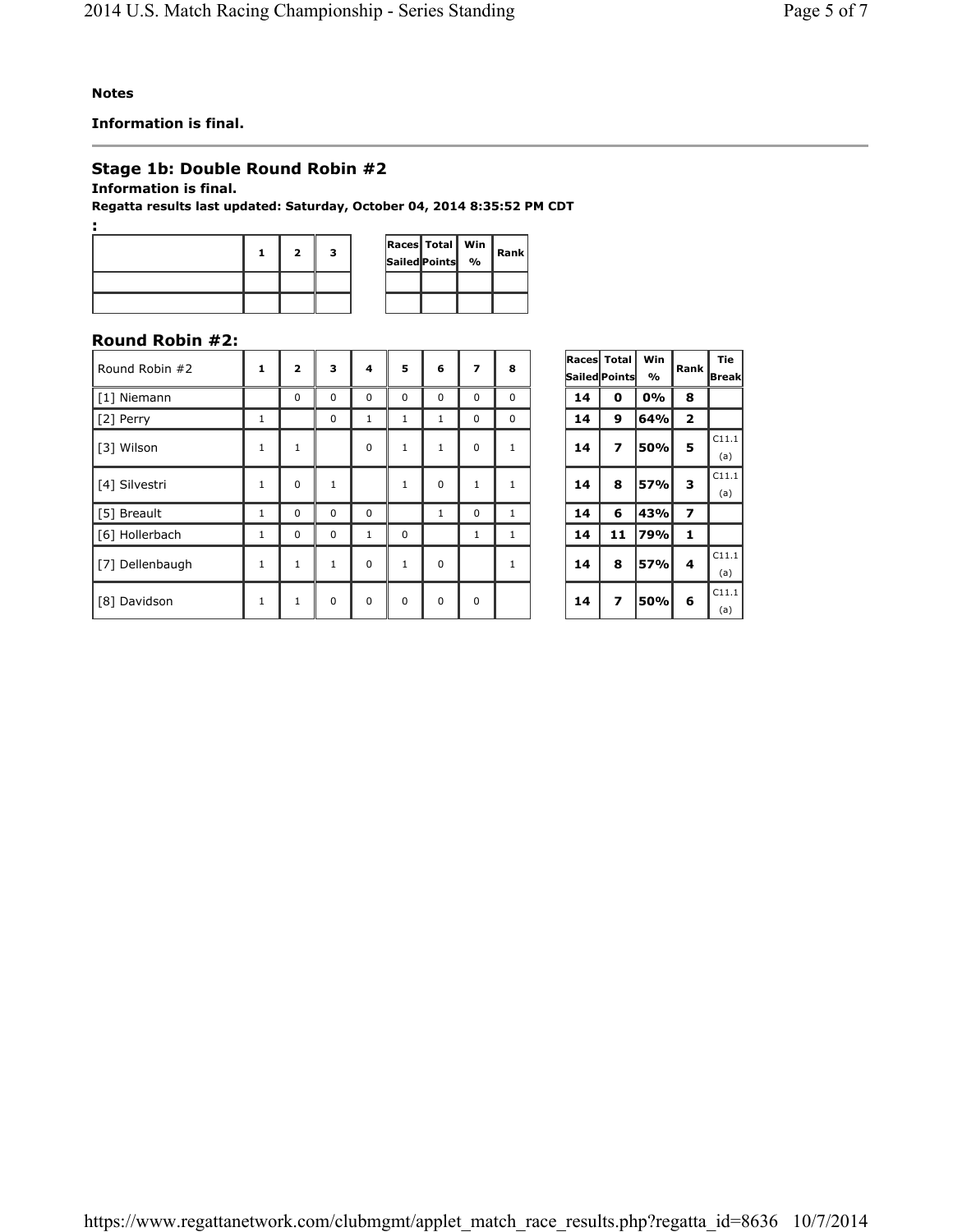https://www.regattanetwork.com/clubmgmt/applet\_match\_race\_results.php?regatta\_id=8636 10/7/2014

## **Information is final.**

## **Stage 1a: Double Round Robin #1**

## **Information is final.**

### **Regatta results last updated: Friday, October 03, 2014 8:28:27 PM CDT Round Robin #1:**

| Round Robin #1  | $\mathbf{1}$ | $\overline{2}$ | 3            | 4            | 5            | 6           | $\overline{\phantom{a}}$ | 8            |                         | Races Total<br>Sailed Points | lWin %l Rank |                          | Tie<br><b>Break</b> |
|-----------------|--------------|----------------|--------------|--------------|--------------|-------------|--------------------------|--------------|-------------------------|------------------------------|--------------|--------------------------|---------------------|
| [1] Niemann     |              | $\Omega$       | $\Omega$     | $\Omega$     | $\Omega$     | $\Omega$    | 0                        | $\mathbf 0$  | 7                       | 0                            | 0%           | 8                        |                     |
| [2] Perry       | $\mathbf{1}$ |                | $\Omega$     | $\mathbf{1}$ | $\mathbf{1}$ | $\Omega$    | $\mathbf 1$              | $\mathbf{1}$ | $\overline{\mathbf{z}}$ | 5                            | 71%          | $\overline{2}$           | C11.1<br>(a)        |
| [3] Wilson      | $\mathbf{1}$ | 1              |              | $\mathbf 0$  | $\mathbf 0$  | $\mathbf 0$ | 0                        | $\mathbf 0$  | 7                       | $\overline{\mathbf{z}}$      | 29%          | $\overline{\phantom{a}}$ |                     |
| [4] Silvestri   | $\mathbf{1}$ | $\Omega$       | $\mathbf{1}$ |              | $\mathbf{1}$ | $\Omega$    | 0                        | $\mathbf 0$  | $\overline{\mathbf{z}}$ | 3                            | 43%          | 4                        | C11.1<br>(c)        |
| [5] Breault     | $\mathbf{1}$ | $\Omega$       | $\mathbf{1}$ | $\Omega$     |              | $\Omega$    | $\mathbf 1$              | $\mathbf 0$  | $\overline{\mathbf{z}}$ | 3                            | 43%          | 5                        | C11.1<br>(a)        |
| [6] Hollerbach  | $\mathbf{1}$ | $\mathbf{1}$   | $\mathbf{1}$ | $\mathbf{1}$ | 1            |             | 1                        | $\mathbf{1}$ | $\overline{\mathbf{z}}$ | $\overline{\mathbf{z}}$      | 100%         | 1                        |                     |
| [7] Dellenbaugh | $\mathbf{1}$ | $\Omega$       | $\mathbf{1}$ | $\mathbf{1}$ | $\Omega$     | $\Omega$    |                          | $\Omega$     | 7                       | 3                            | 43%          | 6                        | C11.1<br>(a)        |
| [8] Davidson    | $\mathbf{1}$ | $\Omega$       | $\mathbf{1}$ | 1            | 1            | $\Omega$    | 1                        |              | $\overline{\mathbf{z}}$ | 5                            | 71%          | 3                        | C11.1<br>(a)        |

| Races                   | <b>Total</b>            | Win % Rank |              | Tie          |  |  |
|-------------------------|-------------------------|------------|--------------|--------------|--|--|
|                         | Sailed Points           |            |              | Break        |  |  |
| 7                       | 0                       | 0%         | 8            |              |  |  |
| 7                       | 5                       | 71%        | $\mathbf{2}$ | C11.1<br>(a) |  |  |
| 7                       | $\overline{\mathbf{z}}$ | 29%        | 7            |              |  |  |
| $\overline{\mathbf{z}}$ | з                       | 43%        | 4            | C11.1        |  |  |
|                         |                         |            |              | (c)          |  |  |
| 7                       | з                       | 43%        | 5            | C11.1        |  |  |
|                         |                         |            |              | (a)          |  |  |
| $\overline{\mathbf{z}}$ | 7                       | 100%       | $\mathbf{1}$ |              |  |  |
| $\overline{z}$          | 3                       | 43%        | 6            | C11.1        |  |  |
|                         |                         |            |              | (a)          |  |  |
| 7                       | 5                       | 71%        | 3            | C11.1        |  |  |
|                         |                         |            |              | (a)          |  |  |